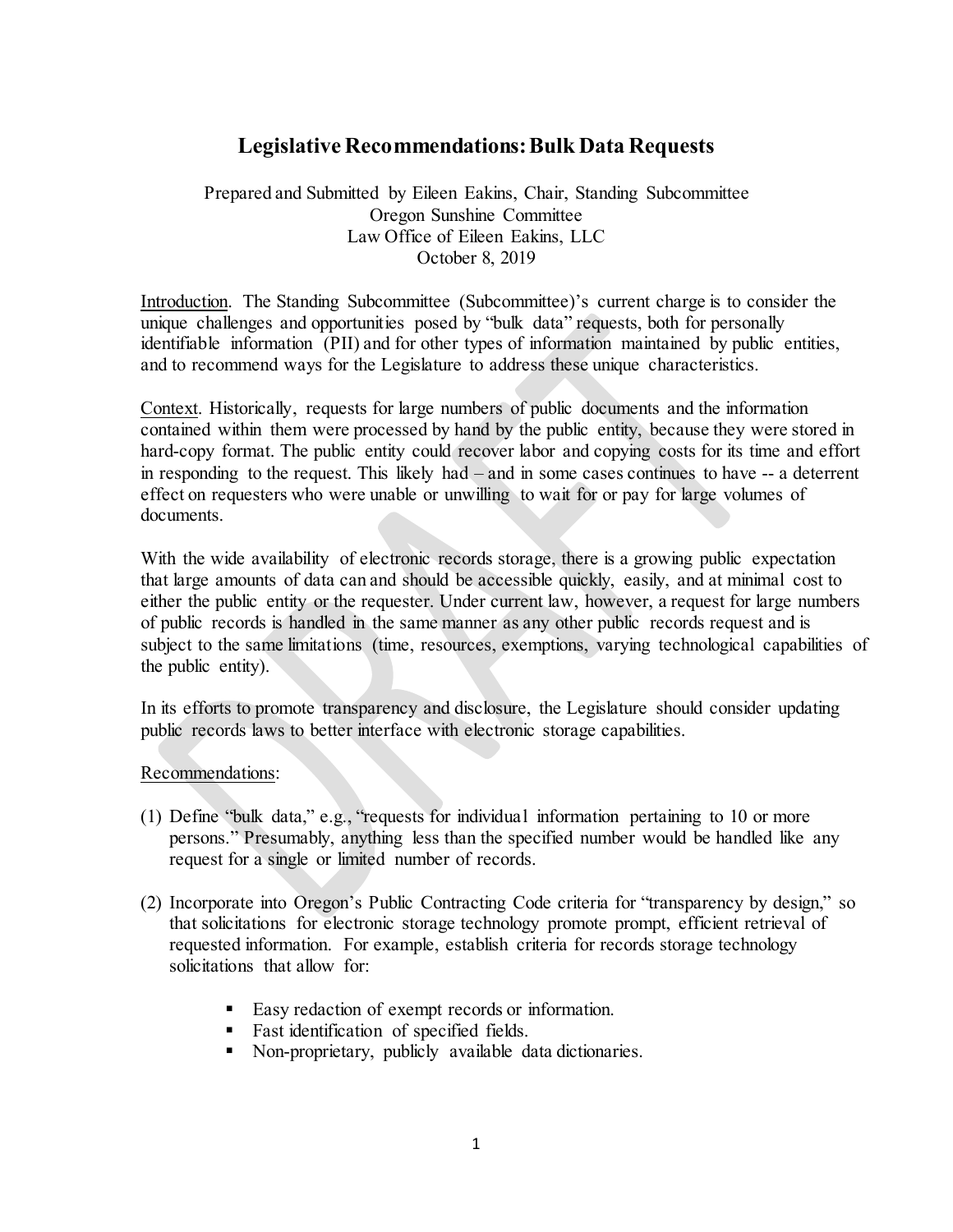- Public-facing storage whereby requested non-exempt information may be obtained directly from a website or other location by the requester with little or no involvement of public body personnel.
- The ability for local agencies to utilize software, systems, or contracts already in place or planned for use by state agencies that accomplish these transparency objectives.
- If technological criteria are mandated rather than just recommended, include in the legislation an "out" for small public entities for whom the requirements are cost-prohibitive, or provide need-based financial assistance.
- (3) Include "government transparency" among the criteria for public entity to consider if a public interest balancing test is required in completing the request [see **(\*)** on page 3].
- (4) Create statutorily authorized methods to "pre-screen" bulk data requesters to minimize the need for agency discretion in responding to a request for bulk data. Examples include:
	- a. Providing a standardized data transfer agreement template, whereby the requester states the purpose for which the data will be used and agrees not to sell it to a third party or use it for some unauthorized purpose. The law should include a private right of action for anyone affected by an unauthorized disclosure of data to recover damages directly from the requesting party (and not from the public entity making the disclosure) along with a substantial criminal or civil penalty for violation of the agreement, so that the enforcement of the agreement does not become an administrative burden for the public agency.
	- b. Establishing a statewide method of "pre-certifying" persons or entities who have demonstrated a legitimate business need for bulk data, such as for research or journalistic purposes. If a neutral third party determines in advance that the "public interest will be furthered" by allowing the person or entity to obtain bulk data, this would relieve individual public entities from having to first determine the use to which the data will be put in making a public interest determination.

Prior Recommendation Reiterated. In February 2019 the Subcommittee prepared recommendations relating to requests for personally identifiable information (PII) under Oregon's public records laws. These included the following, which the Subcommittee reiterates here, as these steps will inform the process for responding to bulk data requests which often include PII:

- 1) Refer all statutes allowing or requiring withholding of PII to ORS chapter 192 so that there is one guiding statute for this type of information.
- 2) Develop a standard definition of "Personally Identifiable Information," and apply it to all public bodies and agencies in Oregon.